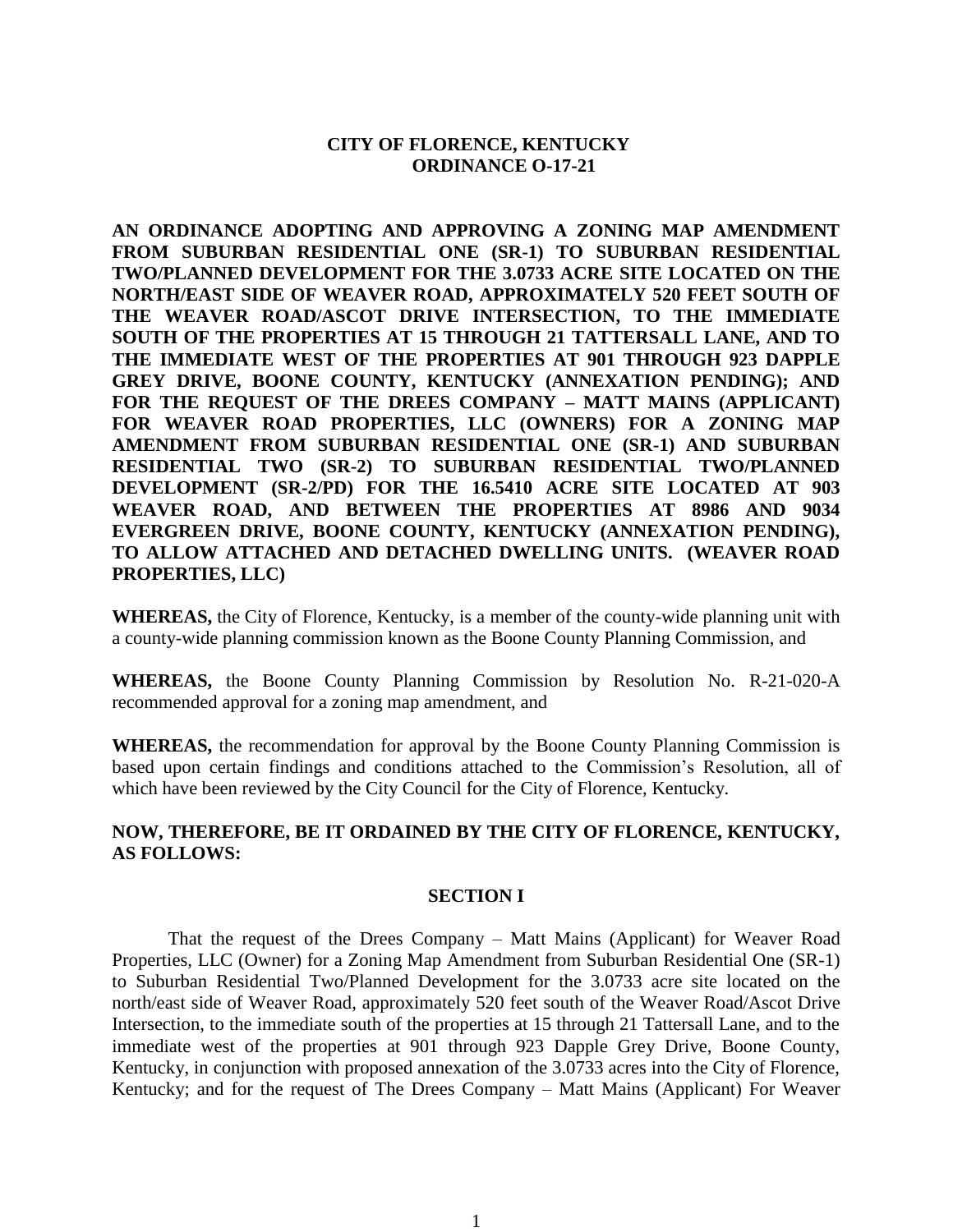Road Properties, LLC (Owners) for a Zoning Map Amendment from Suburban Residential One (SR-1) and Suburban Residential Two (SR-2) to Suburban Residential Two/Planned Development (SR-2/PD) for the 16.5410 acre site located at 903 Weaver Road, and between the properties at 8986 and 9034 Evergreen Drive, Boone County, Kentucky, in conjunction with proposed annexation of the 16.5410 acres into the City of Florence, Kentucky, to allow attached and detached dwelling units, shall be and is hereby approved.

The real estate which is the subject of this request is more particularly described in Exhibit "A", attached hereto and incorporated herein by reference. The zoning map of Boone County, Kentucky, as it applies to the City of Florence, Kentucky, shall be amended or changed to reflect the zoning map amendments for these subject properties.

### **SECTION II**

The approval of these zoning map amendments are granted subject to the conditions, terms and provisions of the Boone County Planning Commission recommendation, including its Committee Report, made a part of that recommendation, a copy of that recommendation and Committee Report of the Boone County Planning Commission being attached, marked Exhibit "B" and incorporated herein as if fully set out, this recommendation being in the form of Resolution No. R-21-020-A of the Boone County Planning Commission, including the exhibits referenced to that Resolution.

### **SECTION III**

This approval is granted based on the Findings of Fact made by the Boone County Planning Commission and contained within its recommendation that is attached and part of the Commission's Resolution No. R-21-020-A, marked Exhibit "B", and attached hereto.

#### **SECTION IV**

If the approval for these zoning map amendments shall be held invalid, in whole or in part, by any Court of proper jurisdiction, that invalidity shall not affect the validity of any of the other zoning regulations, zoning map, or comprehensive plan provisions as they are severable from this Ordinance and are intended to have full force and effect regardless of any invalidity relating to this particular Ordinance.